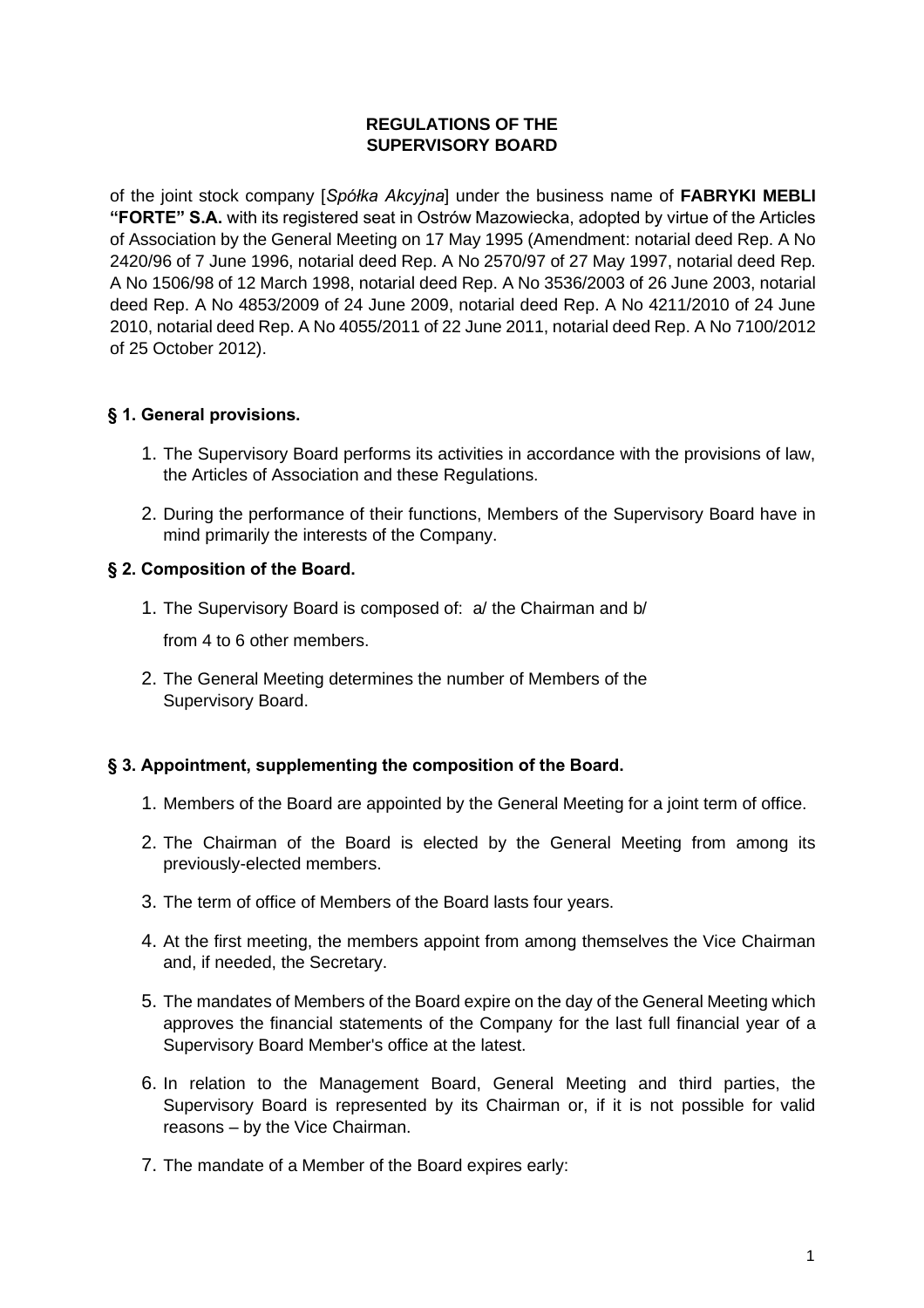a/ as a result of a resignation submitted in writing to the Chairman of the Board or the Vice Chairman,

b/ in the case of death, c/ as a result of dismissal from the

Supervisory Board.

8. If the number of members of the Supervisory Board falls below the minimum number set out in § 2 of these Regulations, the General Meeting supplements /appoints/ the Supervisory Board for the remaining part of the term of office.

## **§ 4. Tasks of the Board.**

- 1. The tasks of the Board include performing constant supervision of all spheres of activity of the Company within the boundaries set out by the provisions of law and the Articles of Association, representing the Company in the conclusion of all agreements between the Company and Members of the Management Board and in the case of disputes between these parties and the Company. By way of a resolution, the Supervisory Board determines the number of Members of the Management Board, elects the President of the Management Board and the remaining members.
- 2. The Board's tasks include in particular:

a/ continuous supervision of the activities of the Company's Management Board, b/ approving the Company's strategy presented by the Management Board, c/ *ad hoc* inspections of the Company's enterprise, d/ advising the management of the Company's enterprise during audits and inspections and at the Management Board's request, e/ assessing the Company's financial statements and the Management Board's reports on the Company's activities from the point of view of their consistency with accounting books and documents as well as the actual state, as well as the Management Board's motions as to profit distribution or loss coverage, as well as submitting to the General Meeting the annual written report on the results of this assessment,

f/ issuing opinions on all documents and motions of the Management Board submitted to the General Meeting,

g/ communicating written reports for the General Meeting to the Management Board 14 days before the General Meeting, h/ determining the remuneration of the Management Board, i/ applying to the General Meeting for the adoption of the regulations of the activities of the Supervisory Board, j/ considering other matters requested by the General Meeting, k/ supervising the implementation of the resolutions of the General Meeting, l/ selecting the certified auditor auditing the Company's financial statements.

3. All activities of the Management Board going beyond the scope of ordinary management require the consent of the Supervisory Board, unless the provisions of law or the Articles of Association reserved them to the exquisite decision of the General Meeting. In particular, such consent is required for the following activities:

a/ purchasing and selling real property, perpetual usufruct or a share in real property,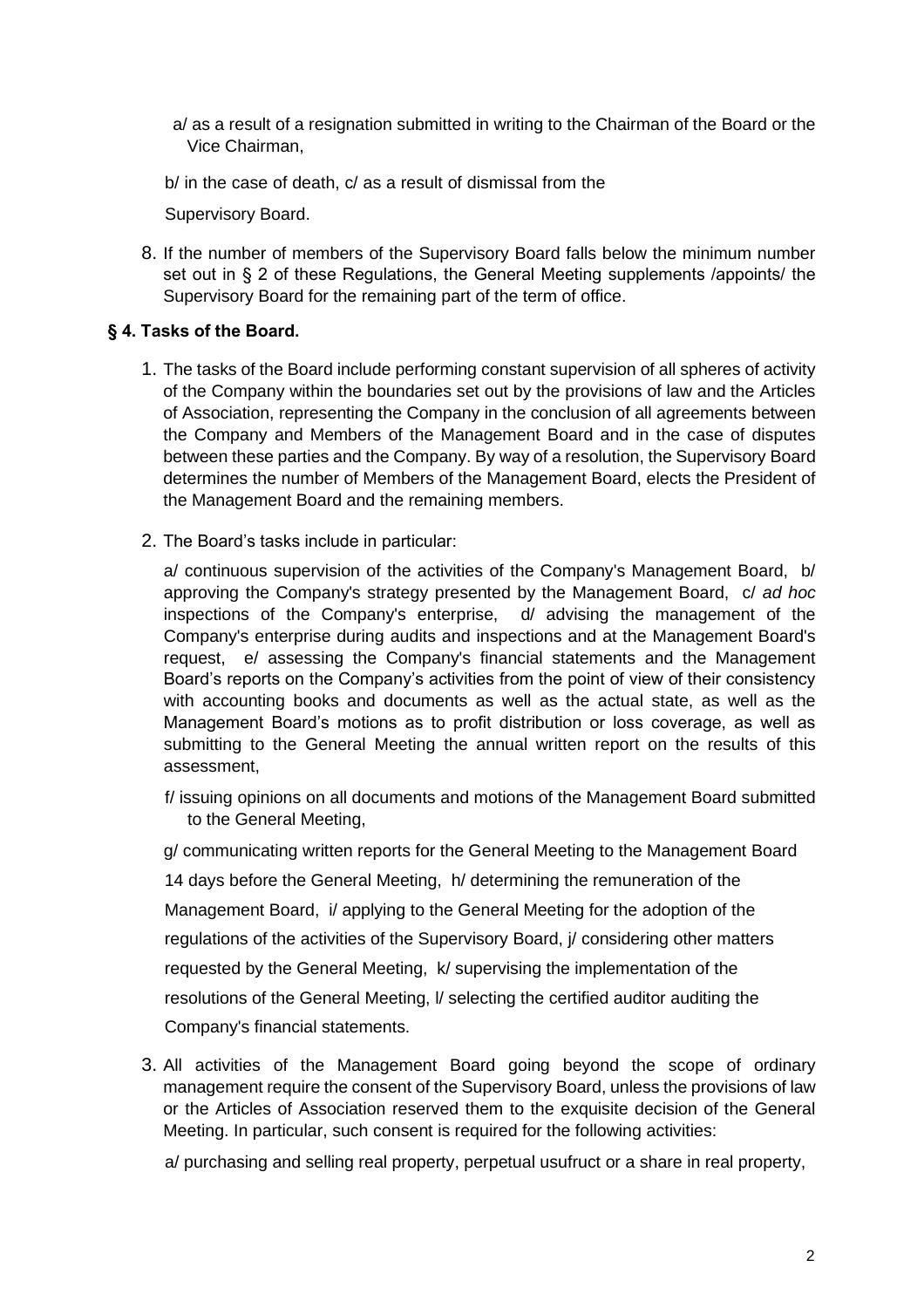selling and transferring rights to use real property, encumbrance on real property, establishing limited property rights on the property of the Company, b/ taking out loans exceeding the Company's financial plan, c/ granting sureties to the amount exceeding in total the equivalent of EUR 150,000

/one hundred fifty thousand/, d/ taking over the obligations of third parties, e/ accepting and establishing pledges and other collaterals, except for a pledge and collaterals related to the ordinary business of the Company in the amount not exceeding in total the equivalent of EUR 150,000 /one hundred fifty thousand/,

f/ concluding, terminating and amending lease agreements and other such agreements, if they are concluded for a period longer than 3 /three/ years and when the annual lease rent paid by the Company exceeds the equivalent of EUR 150,000 /one hundred fifty thousand/, g/ leasing the enterprise or its part, h/ purchasing and selling establishments and branches of the Company, i/ selling the Company's enterprise or its part, j/ approving employee participation in profits and granting special pension rights, k/ establishing the annual plan for the enterprise (in particular

investment and financial plans), as well as strategic plans,

- l/ granting borrowings outside the ordinary course of trade to a total amount exceeding the equivalent of EUR 50,000 /fifty thousand/.
- 4. All agreements between Members of the Management Board and the Company are concluded by the Chairman of the Board on behalf of the Company. The terms and conditions of the agreements are determined by the Supervisory Board.
- 5. The Board may at any time request from the Management Board any reports and explanations, review books and documents and directly check the assets of the Company. When such diagnosis requires special knowledge, qualifications or specialist actions, the Supervisory Board may oblige the Management Board to have experts develop an expertise or opinion for its use.
- 6. The Supervisory Board may convene the Annual General Meeting if the Management Board does not convene it on the date determined in the Code of Commercial Companies or in the Articles of Association, and an Extraordinary General Meeting if it finds it advisable.
- 7. The Supervisory Board should refrain from any decisions which should be made by the judicial authorities.

## **§ 4a. Responsibilities of Members of the Board.**

1. Members of the Supervisory Board should participate in the General Meeting of the Company and grant information and respond to shareholders' questions within the boundaries set out by the provisions of law and in the scope necessary to resolve a given matter.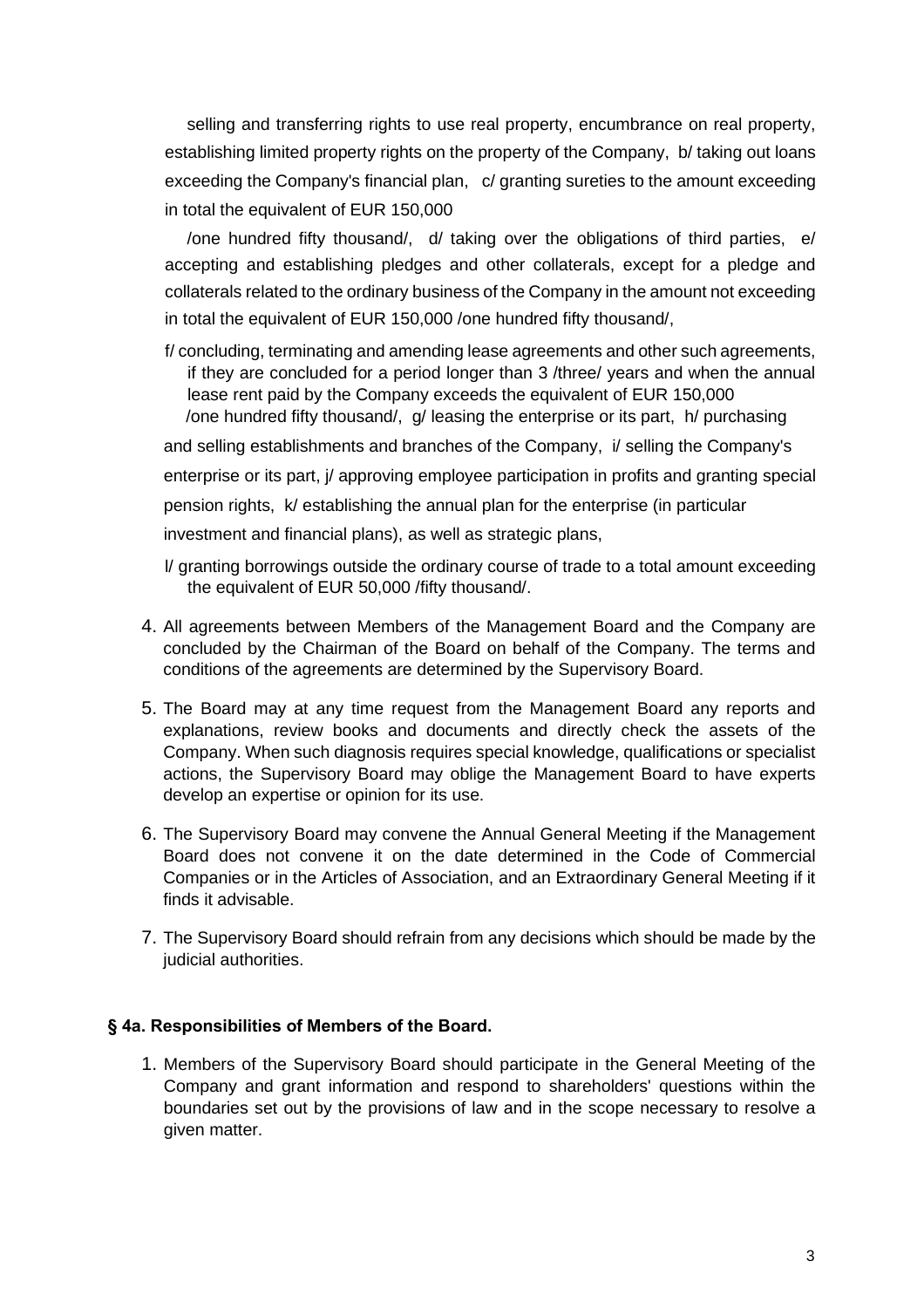- 2. In the case of a conflict of interests, a Member of the Supervisory Board is required to inform the other Members of the Board of this fact and refrain from participating in the discussion and voting on a given matter.
- 3. A Member of the Supervisory Board is required to disclose to the Company in the form of a written statement, their personal, actual and organisational ties with a Company's shareholder, if such ties may influence the decisions made by the Member.
- 4. A Member of the Board delegated by a group of shareholders to permanently exercise supervision is required, during each meeting of the Board, to submit to the Board detailed information on the function performed.
- 5. In the case when the Chairman of the Supervisory Board may not perform their function, all their responsibilities and rights are transferred to the Vice Chairman.

#### **§ 5. Work procedure of the Board.**

- 1. Meetings of the Board are held at the Company's registered seat or in Warsaw.
- 2. The date of the first meeting of the newly-appointed Board is set by the General Meeting or the Management Board, if the resolution of the General Meeting contains such an arrangement. Members of the newly-appointed Supervisory Board are informed of the date of the first meeting by the Management Board.
- 3. Meetings of the Supervisory Board are held when necessary, but at least three times within a financial year. Members of the Management Board are invited to the meetings of the Supervisory Board. Meetings are convened by the Chairman in writing or by electronic mail to the addresses indicated by Members of the Supervisory Board 7 (seven) days before the planned date of the meeting. In urgent cases, the Chairman may reduce this time, as well as convene the meeting orally, by telephone or by electronic mail. The notice of the meeting should contain the venue of the meeting, the starting time, the agenda and the draft resolutions.
- 3'. Members of the Supervisory Board are required to submit to the Chairman of the Supervisory Board and the Management Board a valid correspondence address (postal address, electronic address, optionally – fax number), which guarantees that the addressee will confirm the receipt of the notice of the meeting or other documents.
- 4. The Management Board or a Member of the Supervisory Board may request that a meeting of the Supervisory Board be held, giving the proposed agenda. The Chairman of the Supervisory Board convenes the meeting within two weeks from the date of receipt of the request. If the Chairman of the Supervisory Board does not convene the meeting within the abovementioned period, the petitioner may convene it individually, by giving the date, venue and the proposed agenda.
- 5. The Board is capable of adopting resolutions if all members were invited and at least half of the members participate in the meeting. Resolutions are adopted by a simple majority of votes cast. Votes in favour of or against a resolution are considered votes cast. In the event of equal split of votes, the Chairman's vote prevails. This provision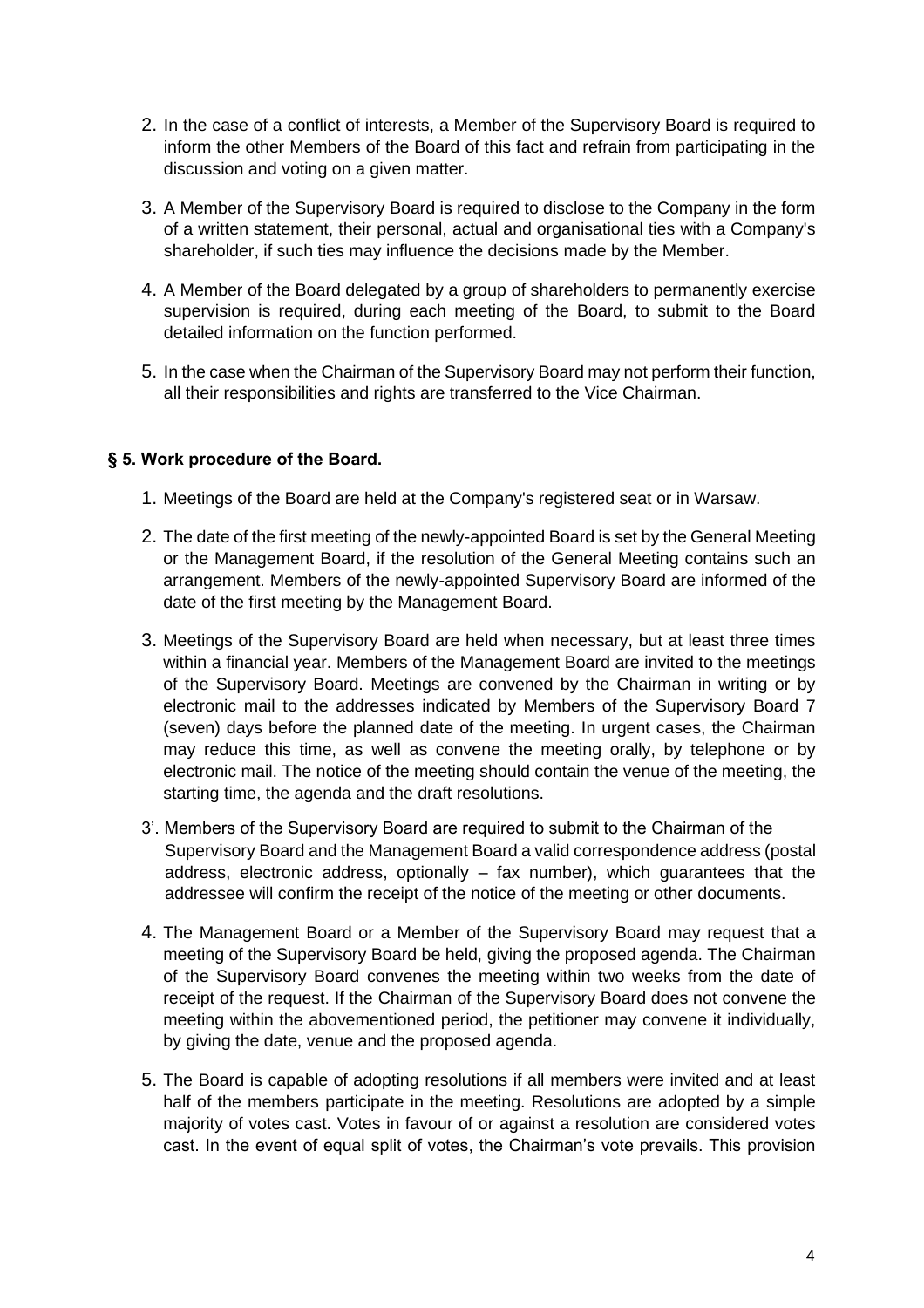also applies to the results of elections, unless anything to the contrary follows explicitly from the provisions of law.

5a. Without the consent of at least one independent Member of the Supervisory Board, no resolutions may be adopted regarding:

a/ performances of any kind by the Company and any related entities for the benefit of Members of the Management Board of the Company, b/ consenting to the conclusion by the Company or its subsidiary of a significant agreement with an entity related to the Company, a Member of the Supervisory

Board or the Management Board and entities related to them, c/ selecting the

certified auditor to audit the Company's financial statements.

- 6. With the consent of all Members of the Board, the agenda may be extended or changed if all its members participate in the meeting and none of them objects.
- 7. Members of the Supervisory Board may participate in adopting resolutions through voting in writing via another Member of the Supervisory Board. Submitting a vote in writing is not allowed for matters included in the agenda during the session of the Supervisory Board. A vote cast in writing should contain the content of the resolution. The Supervisory Board may also adopt resolutions in writing or through means of direct remote communication. A resolution is valid if all Members of the Board have been notified of the content of the draft resolution.
- 8. In the case the meeting of the Board does not take place due to the lack of quorum, its agenda must be fulfilled at its next meeting. In such case, each Member present may request that the next meeting of the Board be held within 16 days, unless all Members jointly determine another date.
- 9. Minutes are taken from the meeting of the Board. Minutes are taken by the Chairman of the meeting of the Board or their Deputy. Minutes should contain:
	- the subsequent number,
	- the date and venue of the meeting,
	- the list of attendees,
	- the agenda,
	- the texts of the resolutions,
	- the number of votes cast for individual resolutions, dissenting opinions.

Minutes are taken in two counterparts. Minutes should be signed by all Members of the Board present at the meeting described in the minutes. One counterpart of the minutes is kept by the Chairman, the other one by the Management Board.

#### **§ 6. Confidentiality obligation.**

Each Member of the Supervisory Board is obliged to maintain the confidentiality of all information regarding the Company /both during the term of office and after it has ended/. After the term of office has expired, they are required to return all confidential documents to the Chairman of the Supervisory Board.